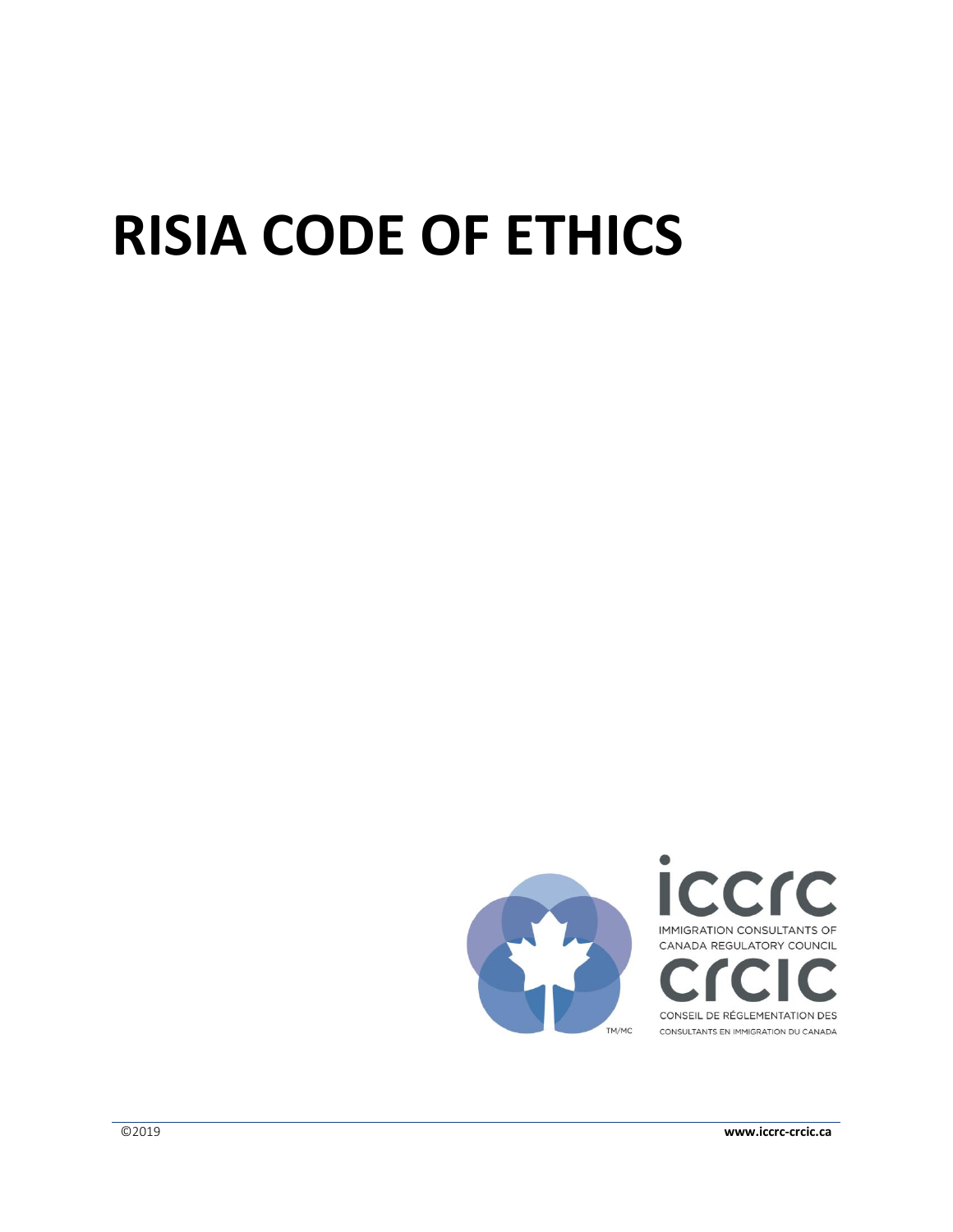**Version:** 2019-001 **Approved Board of Directors:** February 1, 2019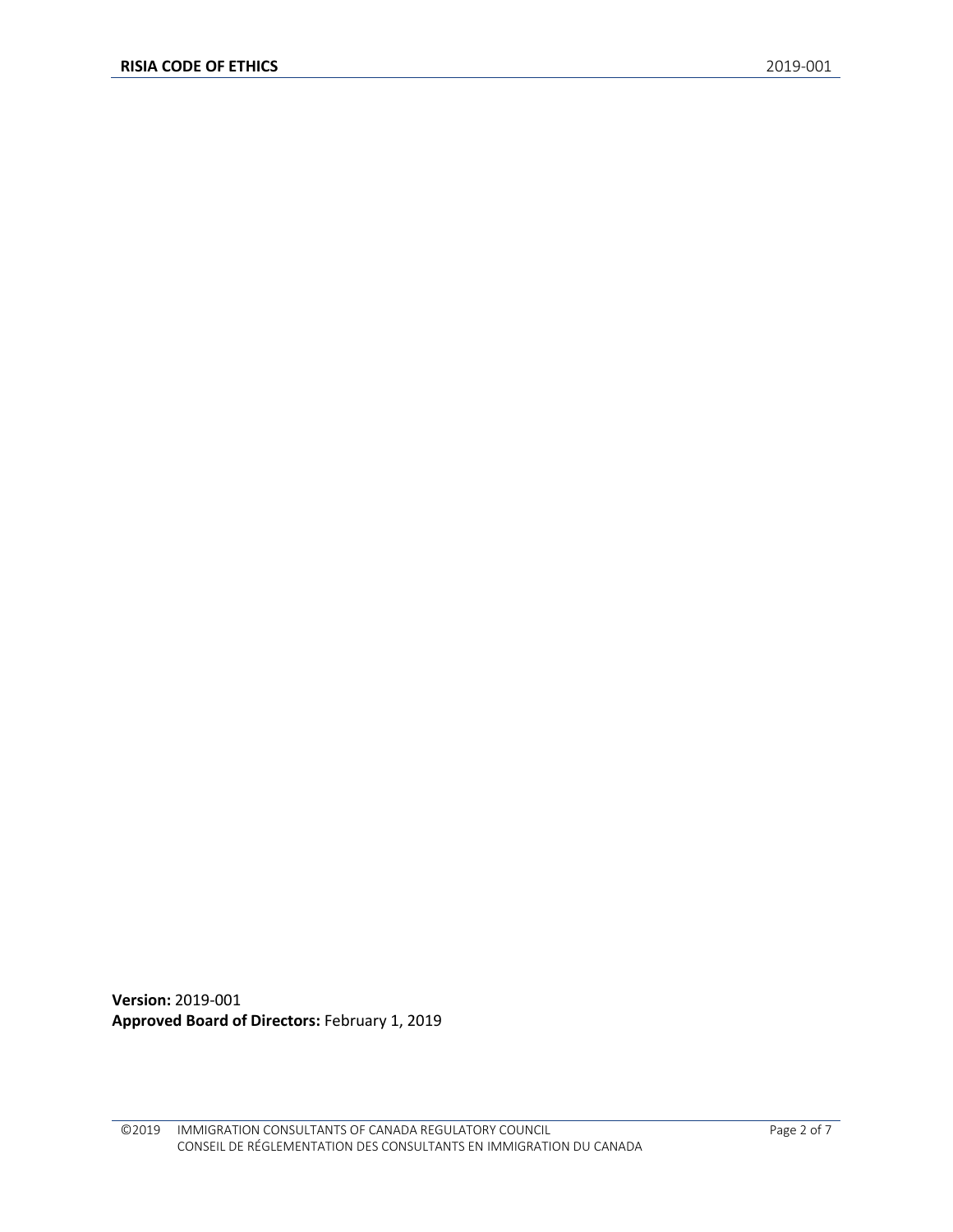# **Table of Contents**

| 2.1  |                   |  |
|------|-------------------|--|
| 2.2  |                   |  |
|      |                   |  |
|      |                   |  |
| 4.1  |                   |  |
|      |                   |  |
| 5.1  |                   |  |
| 5.2  |                   |  |
|      | <b>ARTICLE 6.</b> |  |
| 6.1  |                   |  |
| 6.2  |                   |  |
| 6.3  |                   |  |
|      |                   |  |
| 7.1  |                   |  |
|      |                   |  |
| 8.1  |                   |  |
| 8.2  |                   |  |
|      |                   |  |
| 9.1  |                   |  |
|      |                   |  |
| 10.1 |                   |  |
|      |                   |  |
| 11.1 |                   |  |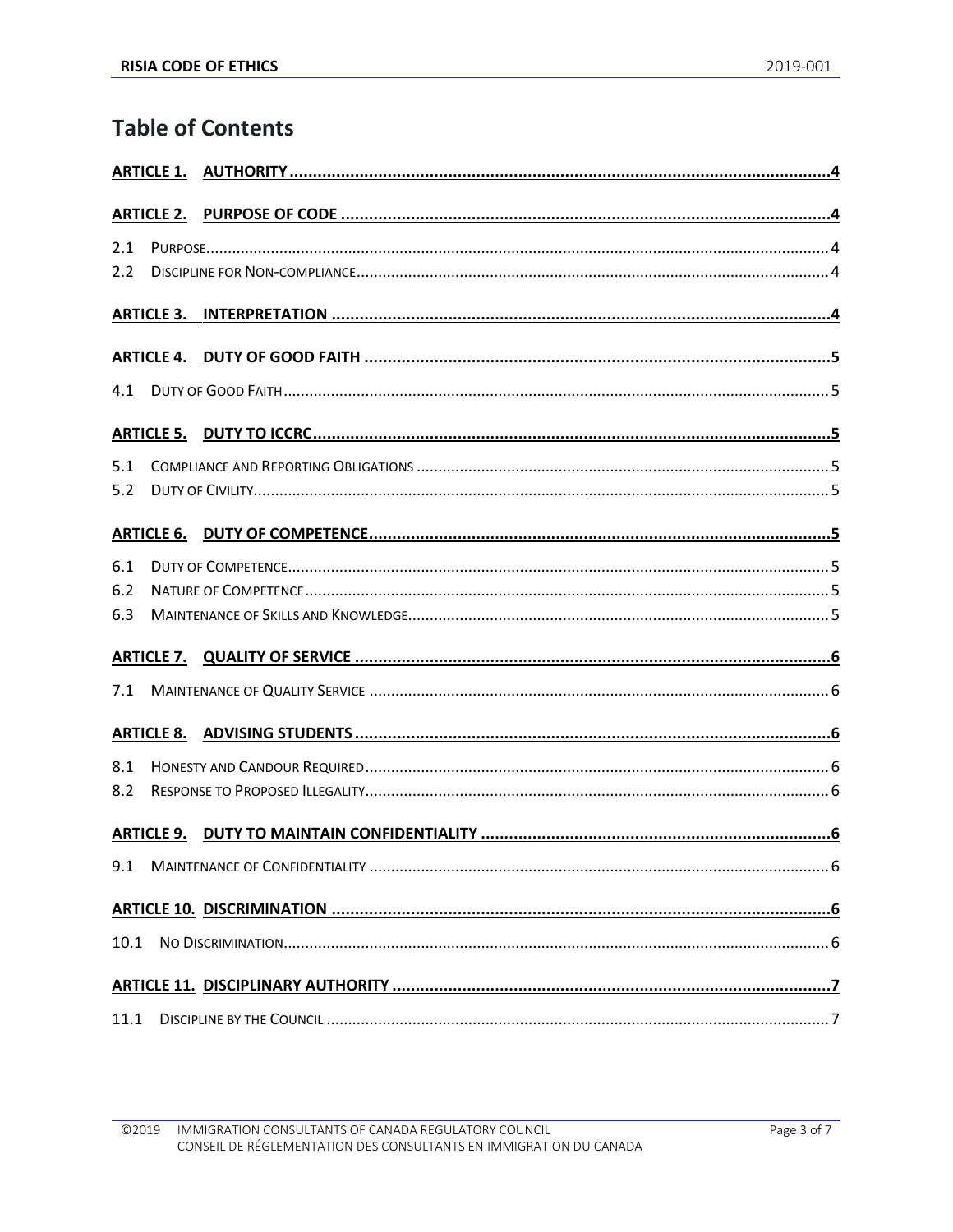# <span id="page-3-0"></span>**ARTICLE 1. AUTHORITY**

- 1.1 This Code (Regulation) is enacted pursuant to sections 3.1 and 25 of the *By-law* of the Council.
- 1.2 In the event of any conflict between the English version and the French version of this Regulation, or between this Regulation and the Council's *By-law*, the English version of the *Bylaw* shall govern.
- 1.3 For convenience this Regulation may be cited as *RISIA Code of Ethics*.

# <span id="page-3-1"></span>**ARTICLE 2. PURPOSE OF CODE**

# <span id="page-3-2"></span>2.1 Purpose

2.1.1 The purpose of this Code is to supplement any conduct requirements of the RISIA's employer, for the better protection of Students from unethical or incompetent practice by RISIAs. It is not the purpose of this Code to dispense with or reduce any of the requirements of the RISIA's employer. If there is any difference between the employer's conduct requirements and those of ICCRC, the RISIA shall be required to comply with whichever standard is higher.

#### <span id="page-3-3"></span>2.2 Discipline for Non-compliance

2.2.1 This Code is binding on all RISIAs. RISIAs who fail to comply with this Code will be subject to disciplinary proceedings.

#### <span id="page-3-4"></span>**ARTICLE 3. INTERPRETATION**

- 3.1 In this Code, capitalized terms, unless otherwise defined herein, have the same meaning as they do in the *By-law*.
- 3.2 In this Code:
- 3.2.1 **"Education sector"** means school boards, language schools and post-secondary institutions which are members of one of the member organizations of the Canadian Consortium for International Education (CCIE) and/or are designated learning institutions (DLIs) as defined by Citizenship and Immigration Canada (CIC) and as listed on the CIC website: [http://www.cic.gc.ca/english/study/study-institutions-list.asp.](http://www.cic.gc.ca/english/study/study-institutions-list.asp)
- 3.2.2 **"Professional development"** means education activities that enhance the knowledge of immigration-related work and other matters relevant to the work of RISIAs.
- 3.2.3 **"Regulated International Student Immigration Advisor"** or **"RISIA"** means a person employed in the Education Sector whose job includes providing immigration advice to Students, and who is registered by the Council as a RISIA in accordance with the *By-law*.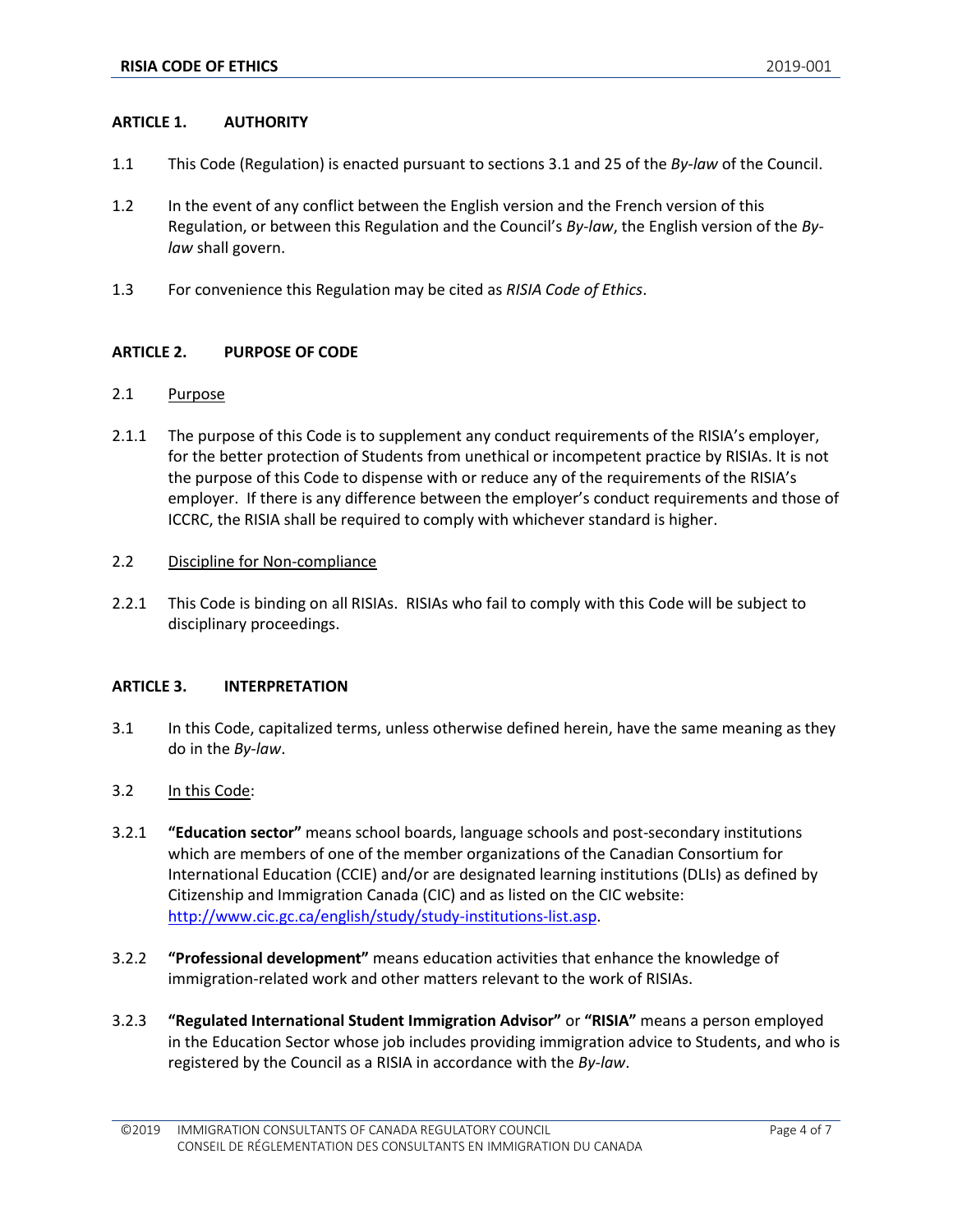3.2.4 **"Student"** means an international student seeking immigration advice from employees employed in the Education Sector.

### <span id="page-4-0"></span>**ARTICLE 4. DUTY OF GOOD FAITH**

- <span id="page-4-1"></span>4.1 Duty of Good Faith
- 4.1.1 Every RISIA shall discharge all responsibilities to Students, colleagues, and any others affected in the course of the RISIA's practice in good faith.

#### <span id="page-4-2"></span>**ARTICLE 5. DUTY TO ICCRC**

- <span id="page-4-3"></span>5.1 Compliance and Reporting Obligations
- 5.1.1 Under section 27.1 of the *By-law*, a RISIA shall be familiar with, comply with and report breaches of the By-laws, Regulations, or *RISIA Code of Ethics*, and the rules and standards established or adopted by the Board from time to time. Wherever possible, and appropriate, the RISIA shall first request an explanation or more information from the individual whose conduct, status or capacity is in question, if that will help the RISIA decide whether there is any obligation to report.
- <span id="page-4-4"></span>5.2 Duty of Civility
- 5.2.1 A RISIA shall be courteous and civil in all professional dealings with Students, government officials, and ICCRC itself.

#### <span id="page-4-5"></span>**ARTICLE 6. DUTY OF COMPETENCE**

- <span id="page-4-6"></span>6.1 Duty of Competence
- 6.1.1 A RISIA shall be competent to perform any services the RISIA undertakes for a Student, and shall not undertake any task or service that the RISIA is not fully competent to handle. A RISIA shall perform all services on behalf a Student competently.
- <span id="page-4-7"></span>6.2 Nature of Competence
- 6.2.1 To be competent includes understanding, and being able to interpret and apply the statutes, government regulations, and CIC policies and practices applicable at the time to the matter undertaken on behalf of a Student.
- <span id="page-4-8"></span>6.3 Maintenance of Skills and Knowledge
- 6.3.1 RISIAs shall continually remain up to date with changing federal and provincial laws and policies affecting immigration services, as well as the regulatory requirements applicable to them.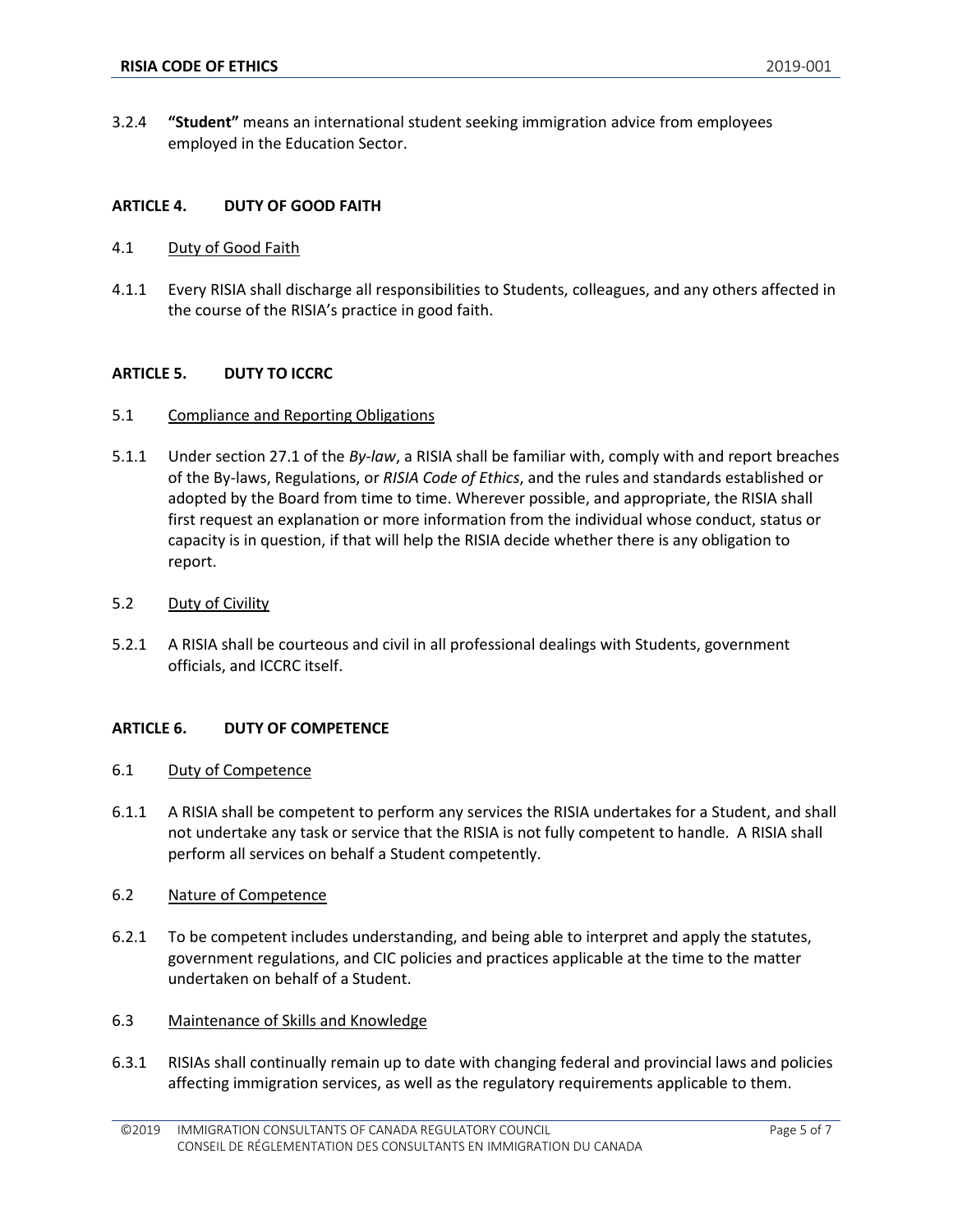### <span id="page-5-0"></span>**ARTICLE 7. QUALITY OF SERVICE**

- <span id="page-5-1"></span>7.1 Maintenance of Quality Service
- 7.1.1 A RISIA must at all times use best efforts to:
	- (i) meet all applicable deadlines;
	- (ii) communicate with the Students at all stages of a matter in a timely and effective way;
	- (iii) pursue appropriate professional development opportunities to maintain and enhance knowledge and skills; and
	- (iv) remain informed of changing laws, requirements and standards relating to immigration and Students.

# <span id="page-5-2"></span>**ARTICLE 8. ADVISING STUDENTS**

- <span id="page-5-3"></span>8.1 Honesty and Candour Required
- 8.1.1 A RISIA must be honest and candid when advising Students.
- <span id="page-5-4"></span>8.2 Response to Proposed Illegality
- 8.2.1 If a RISIA is asked to do anything they know or ought to know is dishonest, fraudulent or otherwise illegal, the RISIA shall:
	- (i) advise the person that the proposed conduct would be dishonest, fraudulent or illegal, and should be stopped; and
	- (ii) record in writing that the advice referred to in Article 8.2.1(i) was given to the Student.

#### <span id="page-5-5"></span>**ARTICLE 9. DUTY TO MAINTAIN CONFIDENTIALITY**

- <span id="page-5-6"></span>9.1 Maintenance of Confidentiality
- 9.1.1 A RISIA shall hold in strict confidence, at all times, all information concerning the affairs of a Student, and shall not disclose such information unless expressly or impliedly authorized by the Student or required or permitted by law or this Code.

#### <span id="page-5-7"></span>**ARTICLE 10. DISCRIMINATION**

- <span id="page-5-8"></span>10.1 No Discrimination
- 10.1.1 A RISIA shall not discriminate against any person in the course of their practice on any grounds prohibited by the applicable provincial Human Rights Code.